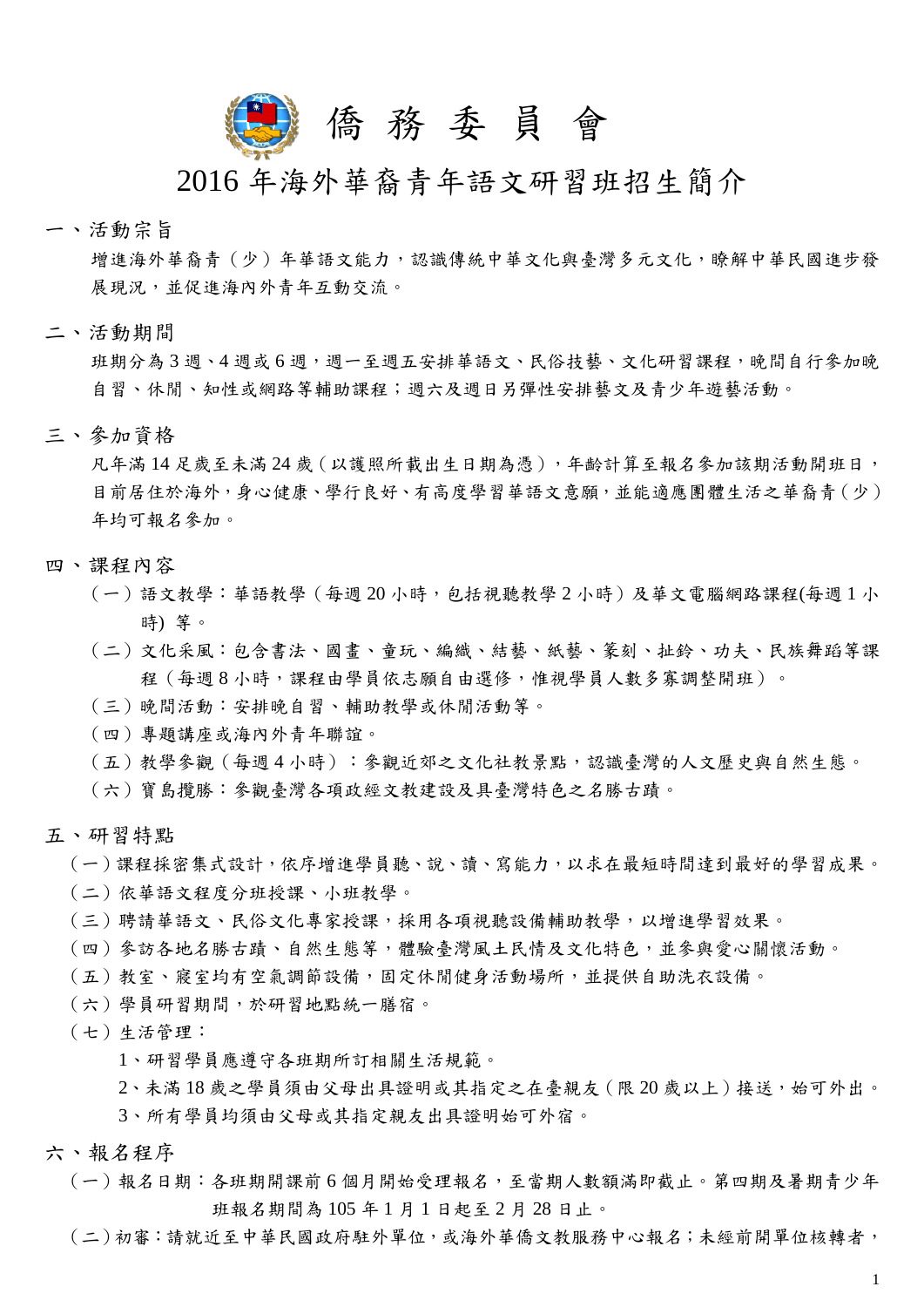概不受理【國內報名恕不受理】。入學申請表須檢附照片 3 張、護照影本及醫生出具之 健康證明檢查項目表(僑務委員會統一格式)【未作「檢驗室檢查項目」者不予受理】。

(三)複審:僑務委員會複審合格後,即發給入學同意函。

## (四)入境簽證:申請人應檢具相關表件,依規定自行申辦入境簽證。

- 七、報到註冊
	- (一)日期:依照入學同意函規定日期辦理;如因故須延期報到者,應事先經受理報名單位函送僑務 委員會同意,並以 3 天為限;續讀學員不能按時報到者,須按規定請假。
	- (二)地點:請參閱入學同意函說明。
	- (三)學員報到時應繳交入學同意函、學員自付額及護照(統一保管);並領取學員證、研習手冊及 分配住宿房間(學員一律在研習地點住宿)。
	- (四)費用:
		- 1、3 週班每人每期新臺幣 26,500 元、4 週班每人每期新臺幣 35,000 元,6 週班每人每期新臺幣 45,000 元,分攤情形如下:
			- $(1)$  學員自付額:3 週班每人每期新臺幣 13,250 元,4 週班每人每期新臺幣 17,500 元, 6 週班每人每期新臺幣 22,500 元,用以支應部分膳食、住宿及保險費(意外平安險 新臺幣 400 萬元及意外醫療險 40 萬元)。
			- (2) 僑務委員會支付額:3 週班每人每期新臺幣 13,250 元,4 週班每人每期新臺幣 17,500 元,6 週班每人每期新臺幣 22,500 元,用以支應講師鐘點費、教材費及參訪、行政、 部分膳宿等費用。
		- 2、學員自付費用於報到時繳交承辦單位,中途離班者不予退費。
- 八、續讀規定
	- (一)學員依規定可申請續讀,僑務委員會得依學員在學期間表現,並視當期報名人數情形,決定同 意續讀或經費補助與否,申請人不得異議。但補助續讀以1次為限,且全部研習期間以不超過 3 期為原則。
	- (二)申請續讀者須在當期活動結束前向承辦單位提出。
- 九、注意事項
	- (一)國定假日放假,不另行補課。
	- (二)研習期間必須遵守本活動各項規定,如有重大違規情事,僑務委員會得依規定予以退班。
	- (三)研習期滿成績合格者,由僑務委員會頒發研習結業證書。
	- (四)研習場所禁止學員抽煙、喝酒,違反者依生活輔導規定嚴處。
	- (五)參加研習學員應於出發前在當地辦妥個人醫療保險,研習期間學員若宿疾復發或突發病症,送 醫所需醫療等相關費用,應自行負擔,學員及家長不得向僑務委員會或承辦單位提出任何要求。
	- (六)如有特殊疾病或其他可能發生身體重大不適症狀(如心臟病、腦血管疾病、糖尿病、精神病、 癲癇症、傳染疾病及懷孕等)恐影響正常參加活動者,請勿報名。否則如因此發生事故,應自 行負責,並自行負擔醫療及返回僑居地等相關費用。
	- (七)研習結束學員辦理結業手續後,應即返回僑居地。
	- (八)依據衛生福利部法令規定,凡一般僑民來臺取得居留證明文件並連續住滿 6 個月以上者(含), 均須參加「全民健康保險」,每月須自行支付健保費用約計新臺幣749元。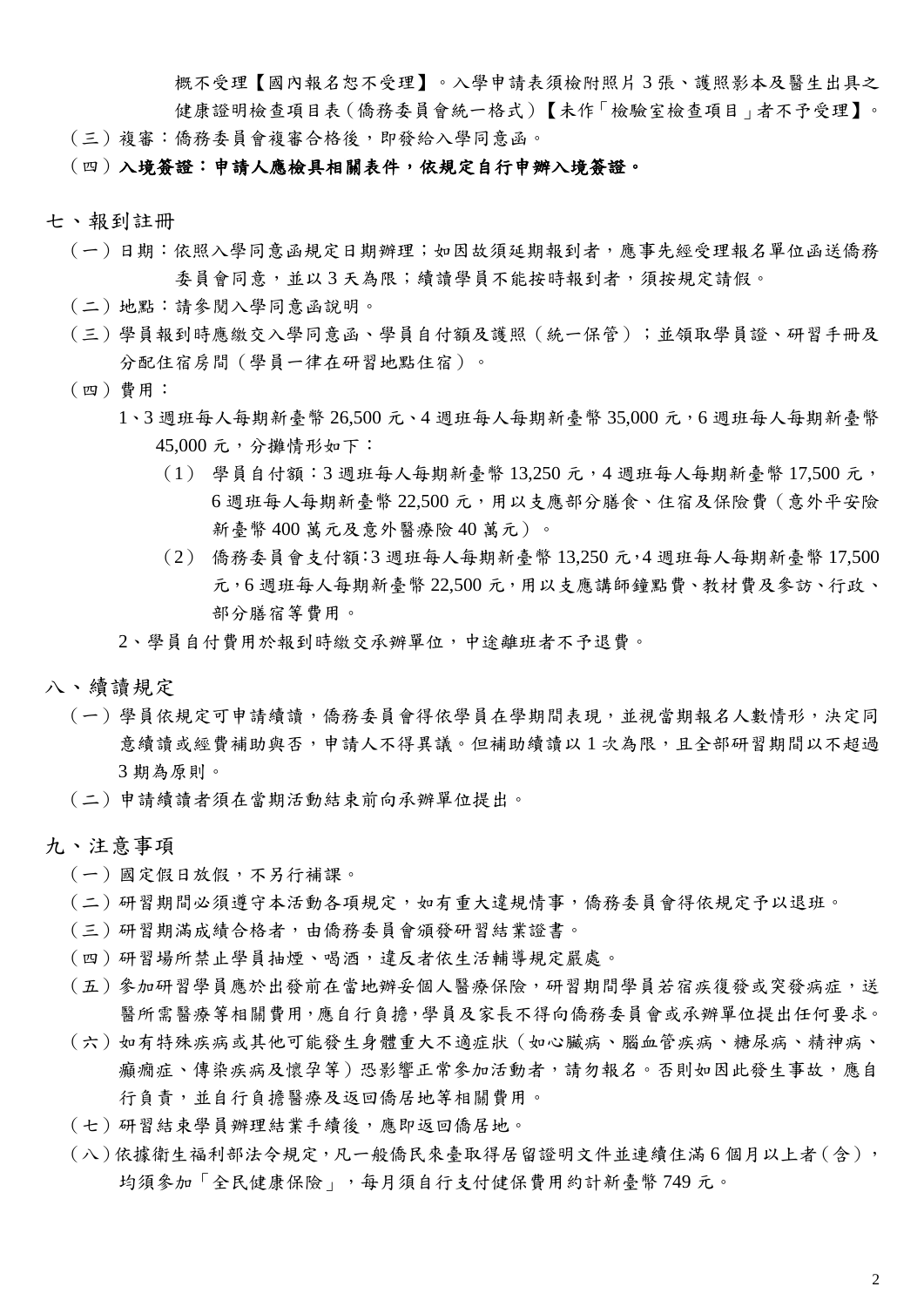## OCAC, Republic of China (Taiwan)

## Admission Guidelines of the Language Study Program for Expatriate Youth

1. Objective

 To provide an educational program for Expatriate youth that improves their competency in spoken and written Chinese language, enhances their knowledge of Chinese and Taiwanese cultures, and deepens their understanding of the establishment and development of Taiwan, the Republic of China.

2. Classroom schedules

During the 3-week, 4-week or 6-week study program, Chinese language courses are arranged from Monday to Friday, as well as Taiwanese language and culture studies. In the evenings, each student may select to spend the time in leisure activities, internet courses or self-study. Art activities and cultural tours are arranged on Saturdays and Sundays.

3. Eligibility

Youth ages 14 to 24 (as shown on passport), in good academic standing and health, eager to learn Chinese language, adaptable to boarding life during the study program, currently residing outside of Taiwan, and of Chinese/Taiwanese descent are eligible to apply.

- 4. Course Contents
	- a. Chinese, Taiwanese language studies (20 hours per week)and Internet classes(1 hour per week).
	- b. Cultural Studies (8 hours per week, including Calligraphy, Chinese Painting, Chinese Carving, Chinese Kung-fu, Chinese Folk Dancing, Chinese Yo-yo, Chinese Children's Games, Chinese Knotting and Chinese Paper Cutting, etc.). Students may select from the above courses according to their personal preferences, but selected classes are subject to change.
	- c. Evening activities: self-study, assisted study or leisure activities.
	- d. Seminars or social activities.
	- e. Field trips (4 hours per week): to visit sites of Taiwanese culture, history and natural environment.
	- f. Graduation Trip: to visit sites of Taiwan's political, economical, cultural and educational developments.
- 5. Special Features of the Study Program
	- a. An intensive study program aiming at improving students' listening, speaking, reading and writing abilities of Chinese language and yielding the best results in the shortest amount of time.
	- b. Place students into small classes according to their language abilities.
	- c. Employ qualified Chinese, Taiwanese language experts and utilize audio-visual instructional equipments to enhance learning effects.
	- d. Visit historical sites and natural environment in order to experience Taiwan's culture and beauty.
	- e. Air-conditioned classrooms and dormitory, sports venues and DIY laundry facilities are available for students.
	- f. Students will be accommodated and catered on campus in the duration of the program.
	- g. Management of students by age (age certified by passports)
		- (a) Participants should strictly abide by the program guidelines as stipulated by OCAC.
		- (b) To temporarily leave the camp, participants under 18 should have parents' written approval, or be accompanied by an adult relative (assigned by their parents and over 20) who lives in Taiwan.
		- $(c)$  To stay overnight in places other than the camp, all participants should have the written approval of their parents or the relatives (assigned by their parents) who live in Taiwan.
- 6. Application Procedures (Domestic applications will not be accepted.)
	- a. Initial screening: submit the application form and enclose the following items: three passport photos and a health certificate (the form is provided by the OCAC). Applications lacking laboratory test results will not be processed. Please apply through Taiwan's overseas Representative Offices, or Cultural Centers of OCAC, both of which will administer initial screening. If the application is not approved by the local office or center, it will not be processed.
	- b. Final screening: final screening will be undertaken by the OCAC. A letter of admission to the program will be